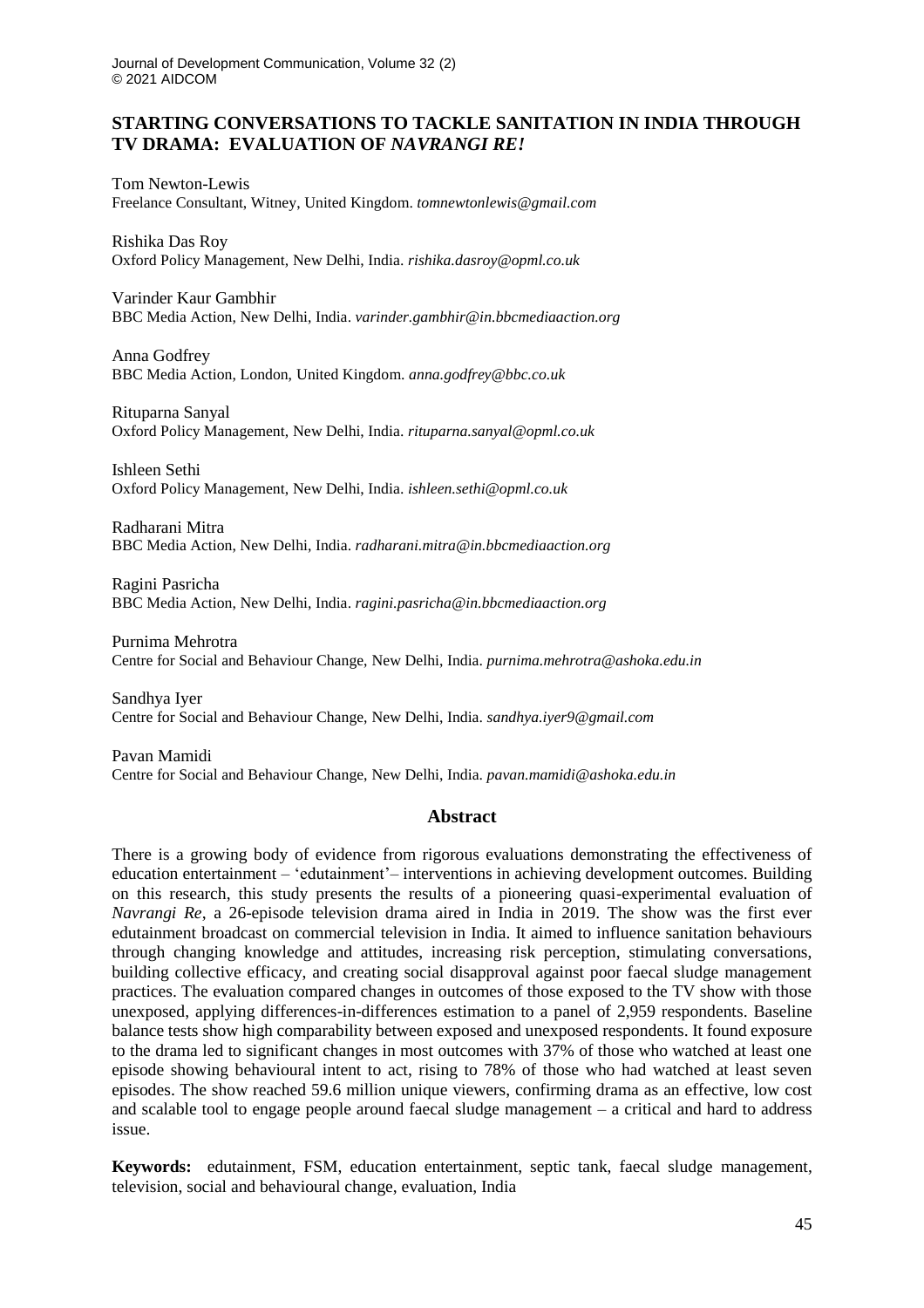### **Introduction**

Entertainment education – 'edutainment' – interventions use the power of storytelling to achieve social and behaviour change. They seek to both 'entertain and educate, to increase audience members' knowledge about an educational issue, create favourable attitudes, shift social norms and change overt behaviour' (Singhal & Rogers, 1999:343). Mass media has large reach, making edutainment interventions potentially cost-effective at scale.

The design of edutainment interventions draws upon core communication theories, although there is recognition that more work must be done to fully translate these theories into practical advice to craft better interventions (Ophir, Sangalang & Cappella 2021). Initially, there was a focus on how edutainment interventions impact on individual attitudes, knowledge, and behaviour (Singhal & Rogers, 2002), drawing upon, for example, social learning theory where people learn by observing others and the consequences of their behaviour (Bandura 1977). Here, edutainment interventions rely on viewer engagement with narratives to drive changes in attitudes, norms and behaviour (Grace  $\&$  Kaufman, 2013). The power of narratives, or storytelling, has been long recognised (Fisher, 1985). Humans are innate storytellers (Schank & Abelson, 1995). Through storytelling, people try to make sense of their experiences and the world. According to Green and Brock, stories can affect people's attitudes and beliefs by 'transporting' them into a narrative world where they are engrossed in the story and are less likely to critically assess, resist or counterargue 'messages' embedded in the story (Moyer-Gusé, 2008; Green & Brock, 2000). People can learn new things through vicariously experiencing others' social worlds (Mateas & Sengers, 2003) and through engagement with the storylines can become "lost" in a narrative (Green, Brock, & Kaufman, 2004).

Over time, there has been increased recognition that forces beyond the control of individuals have an impact on the behaviour change process (Goldstein et al. 2004). This has led to communication theories that incorporate the effect of social influences on individual behaviour, such as the Theory of Planned Behaviour (Ajzen, 1991) and the theory of normative social behaviour (Rimal & Lapinski 2015). In line with this, edutainment interventions are increasingly using desk and formative research to understand if behaviours are under normative influence and can be impacted through modelling alternative norms (Banerjee, La Ferrera, & Orozco-Olvera, 2019), influencing beliefs about the perceptions and behaviours of others, and stimulating collective efficacy (Goldstein et al. 2004).

There is a growing body of evidence evaluating the effectiveness of edutainment interventions in low resource settings that support the role of locally crafted and well-researched narratives in bringing about social and behaviour change. The ever-widening range of development issues include teen pregnancy (Wang & Singhal, 2016), HIV/AIDS (Banerjee, La Ferrera, & Orozco-Olvera, 2019), gender-based violence (Usdin, Scheepers, Goldstein, & Japhet, 2005), social cohesion (Kogen, 2014), gender norms (Wang & Singhal, 2018) and adolescent issues (Pasricha, Mitra, & Whitehead, 2018). Evaluations of these interventions prove that edutainment-based storytelling can bring about social and behavioural change. For example, the evaluation of MTV Shuga in Nigeria found positive impact on knowledge about sources of transmission of HIV and its treatment, attitudes towards HIV positive people and a range of behavioural outcomes, such as reported incidence of concurrent sexual partners and testing for HIV, though not other outcomes such as condom use (Banerjee, La Ferrera, & Orozco-Olvera, 2019). The evaluation of East Los High found positive impact on condom use, and 30% of participants searched online for more information and talked to people after the show (Wang & Singhal, 2016). A meta-analysis of ten studies found that edutainment interventions have small but significant effects on the number of sexual partners, the amount of unprotected sex, and the testing for and management of sexually transmitted diseases by viewers, along with medium size effects on knowledge outcomes (but not attitudes) (Orozco-Olvera, Shen, & Cluver, 2019).

However, this evidence base is slow to emerge due to a lack of investment in impact evaluation and inherent challenges in undertaking robust, real-world evaluations of mass media interventions, described in subsequent sections. Consequently, as outlined by a recent meta-analysis, 'the overall paucity of high-quality studies affirms the need for strengthening the evidence base of entertainment education' (Orozco-Olvera, Shen, & Cluver, 2019). There are, to our knowledge, no evaluations of edutainment interventions focused on faecal sludge management (FSM). The evaluation outlined in this article is therefore a major contribution to the edutainment evidence base, particularly in the sphere of sanitation.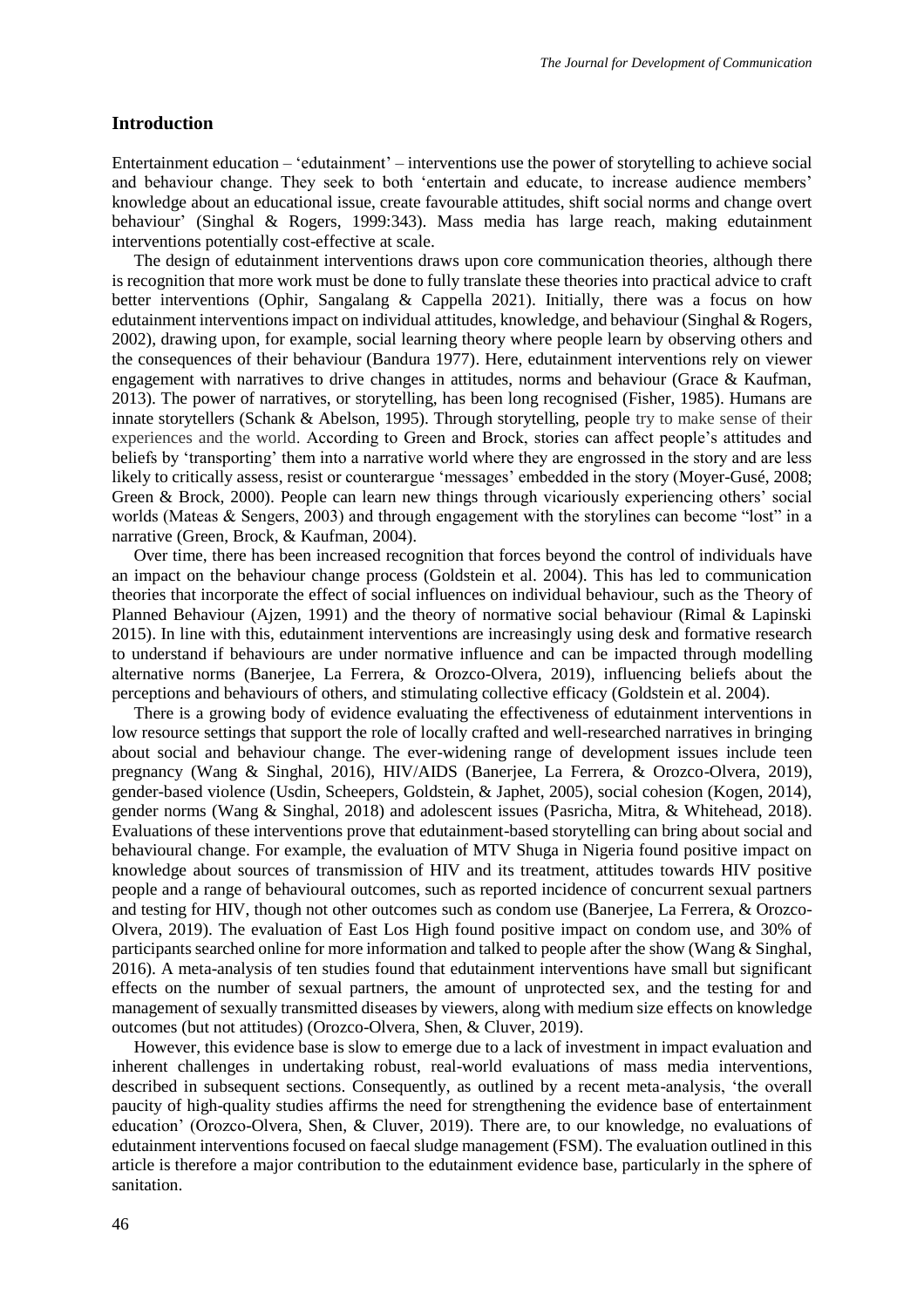FSM is emerging as a priority area for social and behavioural change. Nearly 60% of urban India relies on on-site sanitation systems, like septic tanks and leaching pits, for the management of faecal waste (National Statistical Office, Ministry of Statistics and Programme Implementation, 2018). Faecal sludge from septic tanks is specifically termed as septage. Ideally, a septic tank system should be cleaned every one and a half to three years depending on the size of the structure (Central Public Health and Environmental Engineering Organisation, Ministry of Housing and Urban Affairs, 2013). However, ignorance of maintenance and operational conditions often results in accumulation of organic sludge and reduction in effective volume and hydraulic overloading, which ultimately causes system failure and the release of partially treated or untreated septage from the septic tank, making faecal sludge the largest polluter of ground water in urban India. Furthermore, adequate facilities and services for collection, transportation, treatment and disposal of faecal sludge do not exist in most Indian cities and towns (WaterAid, 2019). Private operators removing faecal sludge – often using illegal, manual methods – frequently do not transport and dispose of septage far away from human settlements. Instead, they dump it in drains, waterways, open land and agricultural fields. The prevalence of untreated sewage contributes to high levels of diarrhoeal disease, which is responsible for 13% of infant deaths in India (Lakshminarayanan & Jayalakshmy 2015).

Since 2014, when the Government of India launched its large-scale initiative to improve sanitation through the Swachh Bharat (Clean India) Mission, great strides have been made in constructing toilets and rolling out large scale behaviour change campaigns on using toilets rather than open defecation. As multiple cities across India declare themselves open defecation free, the next major challenge in urban sanitation is the collection, treatment, disposal and finally reuse of faecal sludge. Ensuring these households have appropriate awareness about the importance of FSM is therefore a pressing policy issue. *Navrangi Re!* ("Nine to a shade") – a 26-episode edutainment television drama series – was developed in response to this pressing need. Produced by BBC Media Action in collaboration with the Centre for Social Behaviour Change (CSBC), Ashoka University, the Bill & Melinda Gates Foundation, and Viacom 18 – it is the first ever drama series on urban sanitation in India, and indeed the world. The television drama set out to make FSM an issue so that people could take personal responsibility for what happens after they pulled the chain. The objective was to make faecal sludge 'visible' to people who do not have toilets connected to modern sewage disposal facilities yet, who normally flush and forget. The drama intended to make the audience understand that what flows away is what returns to homes through vectors such as mosquitoes, vegetables grown on soil fertilised with untreated faeces, and contaminated water sources. The key idea was that the oral-faecal transmission link between pathogens from septage and food and water is not broken until the faecal matter is contained, emptied, treated and disposed of correctly.

Drawing on over a decade of experience in creating locally produced drama in India, *Navrangi Re!* was rooted in research and evidence. Core communication theories, formative research (BBC Media Action, 2018), audience segmentation and reading of two specific texts informed a theory of change (McFarlane & Desai, 2015; Koselleck, 1987). Outcome indicators were prioritised across the construction, containment and transportation dimensions of FSM. They included knowledge, attitude, interpersonal communication and behavioural intent. The drama's communication objectives were to:

- a. increase awareness about correct FSM practices across the value chain,
- b. heighten the sense of risk even though the risk is largely unseen,
- c. build a sense of urgency by making the threat personal,
- d. build individual efficacy the ability of every individual or every household having a role to play and a personal responsibility, and
- e. heighten the role of the collective community building a sense of social disapproval for incorrect practices.

By aiming to stimulate conversations, build collective efficacy, and create social disapproval, *Navrangi Re* thus focused on the social influences that affect behaviour, alongside the individual influences of knowledge, attitudes, and risk perception – in line with the core communication theories that underpin modern edutainment theory outlined above.

*Navrangi Re!* is the story of a congested *mohalla* (a neighbourhood) in a town in Northern India full of real and quirky characters on different stages of a sanitation continuum. An event plays out each week linked to a particular FSM theme. The show's intended target audience was men and women aged 25-40, with a minimum of  $5<sup>th</sup>$  grade education, monthly income of INR 15,000+, and residing in small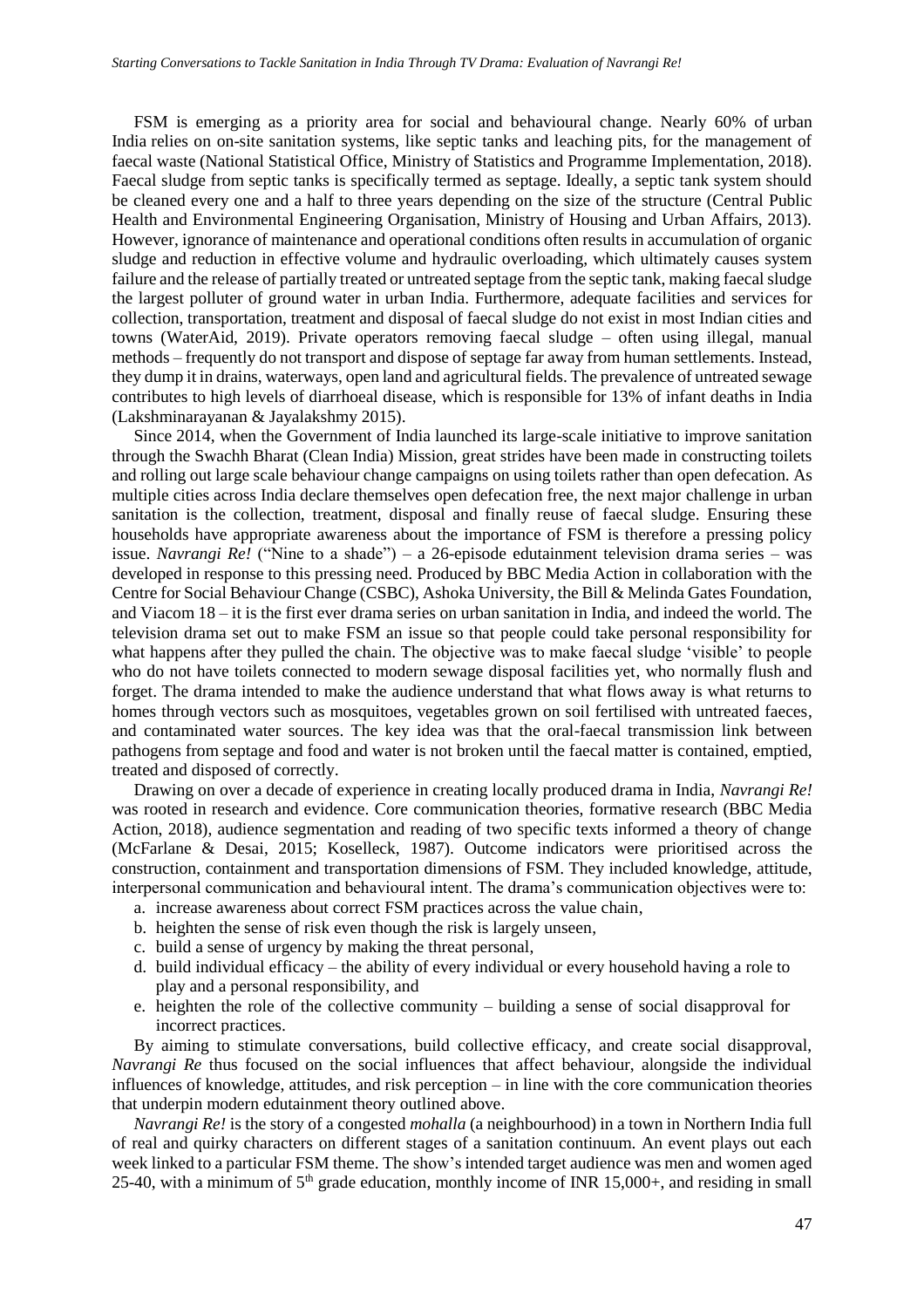towns of Hindi-speaking states in India. The 26 episodes are available at https://www.voot.com/shows/navrangi-re/1/0/welcome-to-navrangi-mohalla/749485. Following pretesting, the show launched in February 2019 in Hindi on Viacom 18's Free to Air channel Rishtey (9:00 pm on Saturdays and Sundays). It was dubbed in Odia and Gujrati and was launched on regional channels, Colors Odia and Colors Gujarati. It was also available on Viacom18's digital platform [Voot.](https://www.voot.com/shows/navrangi-re/1/749055) The television series was supported by a social media strategy to expand and amplify issues raised by the drama. The public-private partnership with Viacom 18, also leveraged the equivalent of \$1 million investment in terms of airtime, marketing, on-air promotions, celebrity endorsements and cameos, and public relations. Over the series *Navrangi Re!* reached 59.6 million unique viewers according to data from India's Broadcast Audience Research Council (BARC). While initial episodes of the show had up to 15 million viewers per episode in Hindi speaking states, this fell to around two million per episode for the remaining weeks, primarily due to the change in status of the Rishtey channel from Free-to-Air to requiring a paid subscription and often, an upgraded set-top box due to revised Telecom Regulatory Authority of India rules, which impacted the entire television industry. This article presents the results from the external evaluation of the impact of *Navrangi Re!*, undertaken by Oxford Policy Management and CSBC in close collaboration with BBC Media Action.

#### **Methods**

### The Evaluation Challenge

The nature of edutainment interventions – whereby people can choose whether to watch the show – makes it challenging to apply rigorous and robust evaluation methods in real world settings.

To estimate causal impact, an evaluation generally needs an appropriate control group that does not benefit from the programme to function as a counterfactual to a treatment group. This control group needs to be statistically identical to this treatment group on all parameters except for exposure to the intervention. Ideally, this requires randomisation of treatment. In the real world, this is not practically feasible since all individuals who have television sets would have been able to watch the TV show and we cannot control who 'self-selects' to watch the show. Other evaluations, such as that for MTV Shuga (Banerjee, La Ferrera, & Orozco-Olvera, 2019) have addressed this through artificial experiments: purposively screening TV shows and randomising whether viewers watched an edutainment show or an unrelated placebo. Whilst this rigorously identifies the impact on those who have seen the purposive screening, this evidence has limitations in its external interpretation. Firstly, these viewers may not consume the intervention in the same  $way - in a$  natural setting, they may be more likely to only watch part of an episode or pay partial attention. Secondly, the people who participated in the experiment may not have chosen to watch the show in real life and may not be representative of those who would have done, meaning that any measured average treatment effect would be misleading.

However, evaluations focusing only on those who have chosen to watch the show in a real world face the challenge of constructing a rigorous counterfactual. This introduces a self-selection bias, which occurs when there is some set of characteristics that are non-randomly different across treatment and control groups that both increase the likelihood of an individual being exposed to the TV programme and influences their outcomes against the key impact indicators. If this were to be the case, then the impact evaluation will not be able to discern the 'true' impact of exposure to the TV show from nonrandom characteristics that drive the probability of exposure to the TV show in the first place. For example, those inherently more interested in FSM may be more likely to watch the show and have better outcomes due to their initial disposition rather than watching the show. Previous research has shown impact on self-selected viewers measured through a viewer survey can be significantly higher than for a randomised group of participants in a laboratory style experiment (Wang & Singhal, 2016).

The risk of self-selection bias is exacerbated by the practical challenge that arises from not being able to predict in advance who will watch the show. Approaches that rely on surveying households who did and did not watch a TV show after it was aired and using matching methods such as propensity score matching to try and retrospectively create balanced treatment and control groups are unconvincing. This is because they preclude baseline data, and therefore there is inherently limited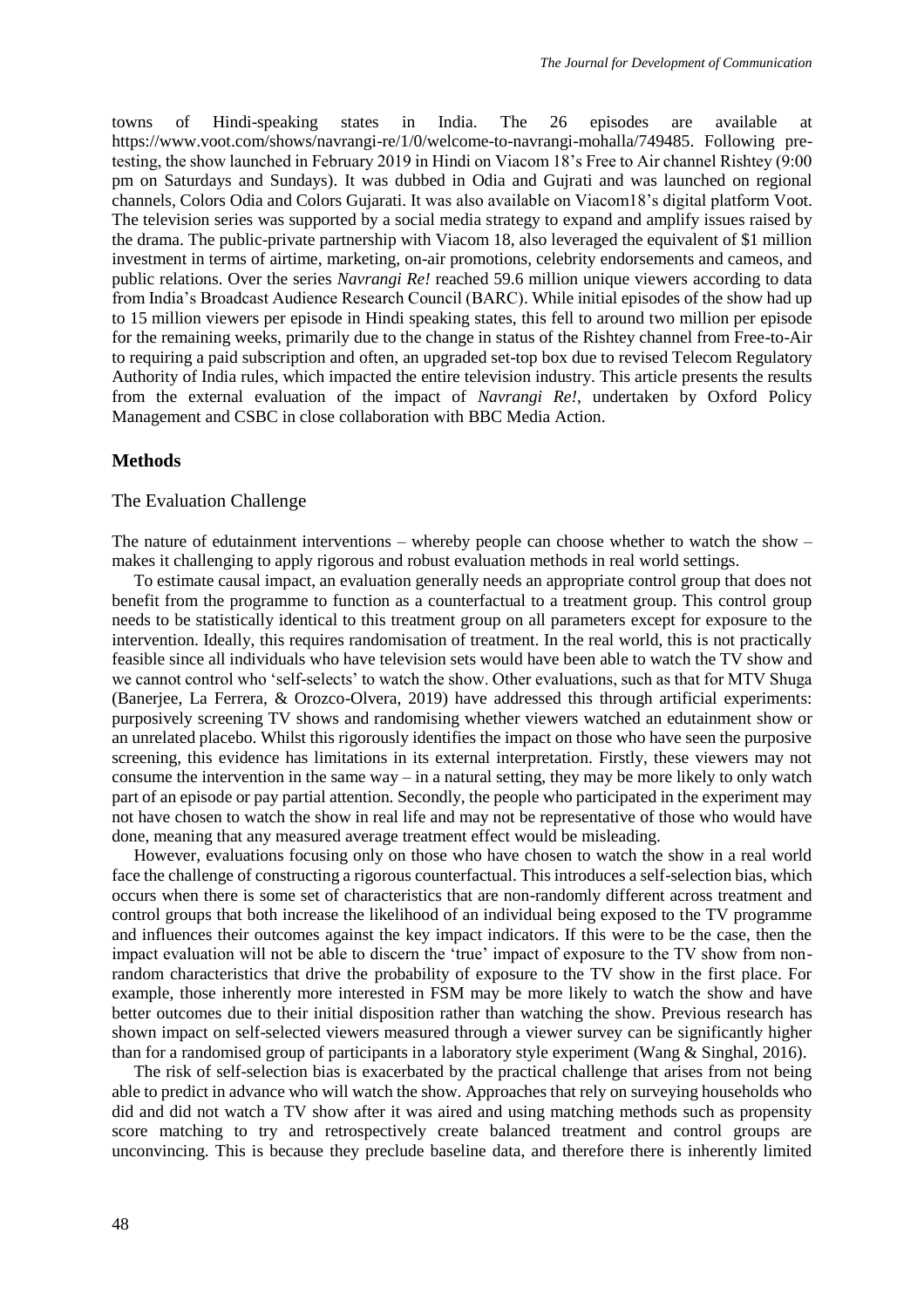confidence that estimates derived from this approach – which compare difference in ex post levels of key indicators - measure causal impact rather than baseline differences.

#### The Evaluation Approach

To address these problems, the evaluation of *Navrangi Re!* used a novel and pioneering approach to estimate impact in a real-world setting. A listing exercise was undertaken to identify households who watched the TV channel (at any time or day) that the show was going to be aired on (Rishtey). This approach made assumptions that not all households who watched the channel would end up watching the show, but that there would be a high degree of similarity between households who watched the channel and the show, and those who watched the channel but not the show.

This approach allowed identified households to be interviewed before and after the show aired. They were retrospectively allocated into treatment and control groups, based on whether they were exposed to the intervention. Having baseline and end line data on a panel of households allowed changes in outcomes to be identified and compared between treatment and control groups. This quasi-experimental approach used a differences-in-differences (DID) model to identify causal impact.

Exposure is defined as individuals having watched more than *n* episodes, with n being the cut-off levels of 3, 4, 5, 7 and 10 episodes (different cut-offs are used to better understand the effect of exposure on impact). The size of the coefficient on this dummy variable is the effect size. It is calculated as follows:

 $Y_{ict} = \alpha + \beta_1 TV_i + \beta_2 T + \beta_3 TV_i * T + \delta X'_{hct} + \varepsilon$ , where:

- a.  $Y_{ict}$  is the outcome of interest for individual *i* in city *c* at time *t*,
- b.  $TV_i$  is a binary treatment variable that equals 1 if the individual has been exposed to the TV show and 0 if they have not,
- c.  $T$  is a time dummy taking value 1 at endline (post-intervention period) and 0 at baseline (preintervention period),
- d.  $TV_i * T$  is the DID estimator,
- e.  $X'_{hct}$  refers to cluster and household-level controls, and f.  $\varepsilon$  is the error term.
- $\varepsilon$  is the error term.

### Balance Tests

The quasi-experimental approach is not as robust as a randomised control trial as the risk of selfselection bias remains: the treatment and control groups may not be exact clones of one another. To overcome this, the DID regressions included as many control factors as possible to minimise the degree of unobservable factors. Using a panel of households, allows for the comparison of changes in key indicators over time rather than just end line levels, which addresses any biasing effects of unobservable factors that are time invariant. However, there remains the risk of time variant unobservable factors biasing the estimates. This remains an evaluation limitation.

However, balance tests on key variables (sample characteristics and outcomes) show that at baseline, households who ended up watching the show and households who did not end up watching the show were well balanced in terms of sample characteristics, as presented in Table 1, as well as outcomes, as presented in Table 2. This provides confidence that the treatment and control groups are good matches, and that the evaluation is robust.

In terms of sample characteristics in Table 1, there were no significant differences between those who had watched at least three episodes and those who watched no episodes at the 5% level (the standard test for significance); at the 10% level, only the proportion of households whose income was between Rs 50,000 and Rs 100,00 and the proportion whose household head were male were different, with small absolute differences. For those who had watched at least seven episodes, there was a significant difference in the proportion of households who were general caste compared to those who watched no episodes at the 5% level of significance, and the mean respondent age was different at the 10% level. Overall, however, the treatment and control groups are well balanced.

In terms of outcomes in Table 2, there are also no significant differences for any indicators between those who watched at least three episodes and those who watched no episodes. The only difference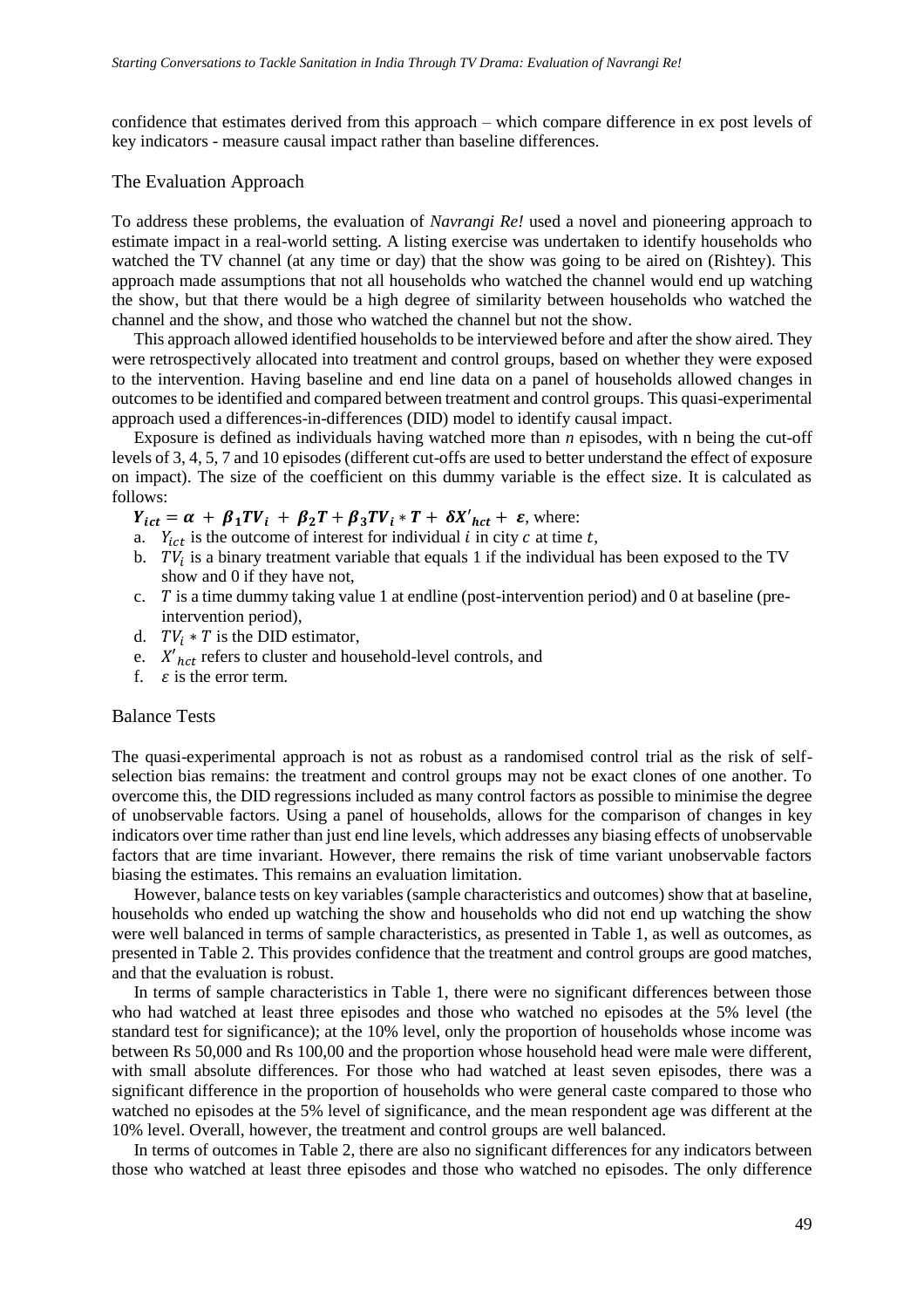between those who watched at least seven episodes and those who watched no episodes was on conversations with family about making improvements to their septic tank, which is significant at the 5% level.

| <b>Indicator</b>            | Control      | 3+ Treatment     | $3+$ Diff in        | 7+ Treatment   | $7+$ Diff in |
|-----------------------------|--------------|------------------|---------------------|----------------|--------------|
|                             | mean (% of   | mean (% of       | means $\frac{6}{6}$ | mean (% of     | means $(\%$  |
|                             | respondents) | respondents)     | points)             | respondents)   | points)      |
| Respondent Age (years)      | 35.71        | 35.53            | 0.174               | 33.35          | $2.359*$     |
|                             | (1.89)       | (0.26)           | (0.26)              | (1.86)         | (1.86)       |
| <b>Respondent Education</b> | 8.971        | 8.982            | $-0.0108$           | 9.232          | $-0.261$     |
| (years)                     | $(-0.26)$    | $(-0.03)$        | $(-0.03)$           | $(-0.43)$      | $(-0.43)$    |
| <b>Respondent Sex: Male</b> | 22.7         | 21.3             | 1.42                | 18.8           | 03.90        |
| $(\%)$                      | (1.35)       | (0.53)           | (0.53)              | (0.76)         | (0.76)       |
| Income: $0-10,000$ (%)      | 23.3         | 22.8             | 0.460               | 27.5           | $-4.28$      |
|                             | (0.40)       | (0.17)           | (0.17)              | $(-0.83)$      | $(-0.83)$    |
| Income: 10,000-15,000       | 32.5         | 34.6             | $-2.07$             | 34.8           | $-2.29$      |
| (% )                        | $(-1.17)$    | $(-0.68)$        | $(-0.68)$           | $(-0.40)$      | $(-0.40)$    |
| Income: 15,000-25,000       | 28.0         | 29.8             | $-1.79$             | 24.6           | 3.35         |
| $(\% )$                     | $(-0.47)$    | $(-0.62)$        | $(-0.62)$           | (0.61)         | (0.61)       |
| Income: 25,000-50,000       | 13.5         | 12.1             | 1.32                | 13.0           | 0.412        |
| $(\% )$                     | (0.78)       | (0.60)           | (0.60)              | (0.10)         | (0.10)       |
| Income: 50,000-             | 2.63         | 0.735            | 1.89*               | $\Omega$       | 2.63         |
| $1,00,000$ (%)              | (2.21)       | (1.91)           | (1.91)              | (1.36)         | (1.36)       |
| Income: $1,00,000+$ (%)     | 0.188        | $\mathbf{0}$     | 0.188               | $\overline{0}$ | 0.188        |
|                             | $(-0.16)$    | (0.71)           | (0.71)              | (0.36)         | (0.36)       |
| Wealth quintiles (mean)     | 2.998        | 2.945            | 0.0533              | 2.928          | 0.0706       |
|                             | $(-0.06)$    | (0.58)           | (0.58)              | (0.41)         | (0.41)       |
| Caste: ST (%)               | 4.92         | 3.68             | 1.25                | 4.35           | 0.575        |
|                             | (0.81)       | (0.91)           | (0.91)              | (0.22)         | (0.22)       |
| Caste: SC (%)               | 20.7         | 16.9             | 3.76                | 15.9           | 4.73         |
|                             | (1.55)       | (1.45)           | (1.45)              | (0.96)         | (0.96)       |
| Caste: OBC (%)              | 44.3         | 45.2             | $-0.917$            | 34.8           | 9.52         |
|                             | $(-0.52)$    | $(-0.29)$        | $(-0.29)$           | (1.57)         | (1.57)       |
| Caste: General (%)          | 29.9         | 34.2             | $-4.33$             | 44.9           | $-15.1***$   |
|                             | $(-1.26)$    | $(-1.46)$        | $(-1.46)$           | $(-2.68)$      | $(-2.68)$    |
| Religion: Hindu (%)         | 84.3         | 84.9             | $-0.585$            | 85.5           | $-1.17$      |
|                             | (0.24)       | $(-0.25)$        | $(-0.25)$           | $(-0.26)$      | $(-0.26)$    |
| Religion: Muslim (%)        | 15.2         | 15.1             | 0.116               | 14.5           | 0.697        |
|                             | $(-0.37)$    | (0.05)           | (0.05)              | (0.16)         | (0.16)       |
| Religion: Christian (%)     | 0.188        | $\boldsymbol{0}$ | 0.188               | $\Omega$       | 0.188        |
|                             | (0.92)       | (0.71)           | (0.71)              | (0.36)         | (0.36)       |
| Religion: Sikh (%)          | 0.0938       | $\mathbf{0}$     | 0.0938              | $\Omega$       | 0.0938       |
|                             | (0.65)       | (0.51)           | (0.51)              | (0.25)         | (0.25)       |
| Religion: Jain (%)          | 0.141        | $\overline{0}$   | 0.141               | $\Omega$       | 0.141        |
|                             | $(-0.41)$    | (0.62)           | (0.62)              | (0.31)         | (0.31)       |
| HH Head Sex: Male           | 85.6         | 89.7             | $-4.11*$            | 87.0           | $-1.40$      |
| $(\%)$                      | $(-1.52)$    | $(-1.84)$        | $(-1.84)$           | $(-0.33)$      | $(-0.33)$    |

**Table 1:** Balance Tests on Socio-economic Indicators between Treatment and Control Groups at Baseline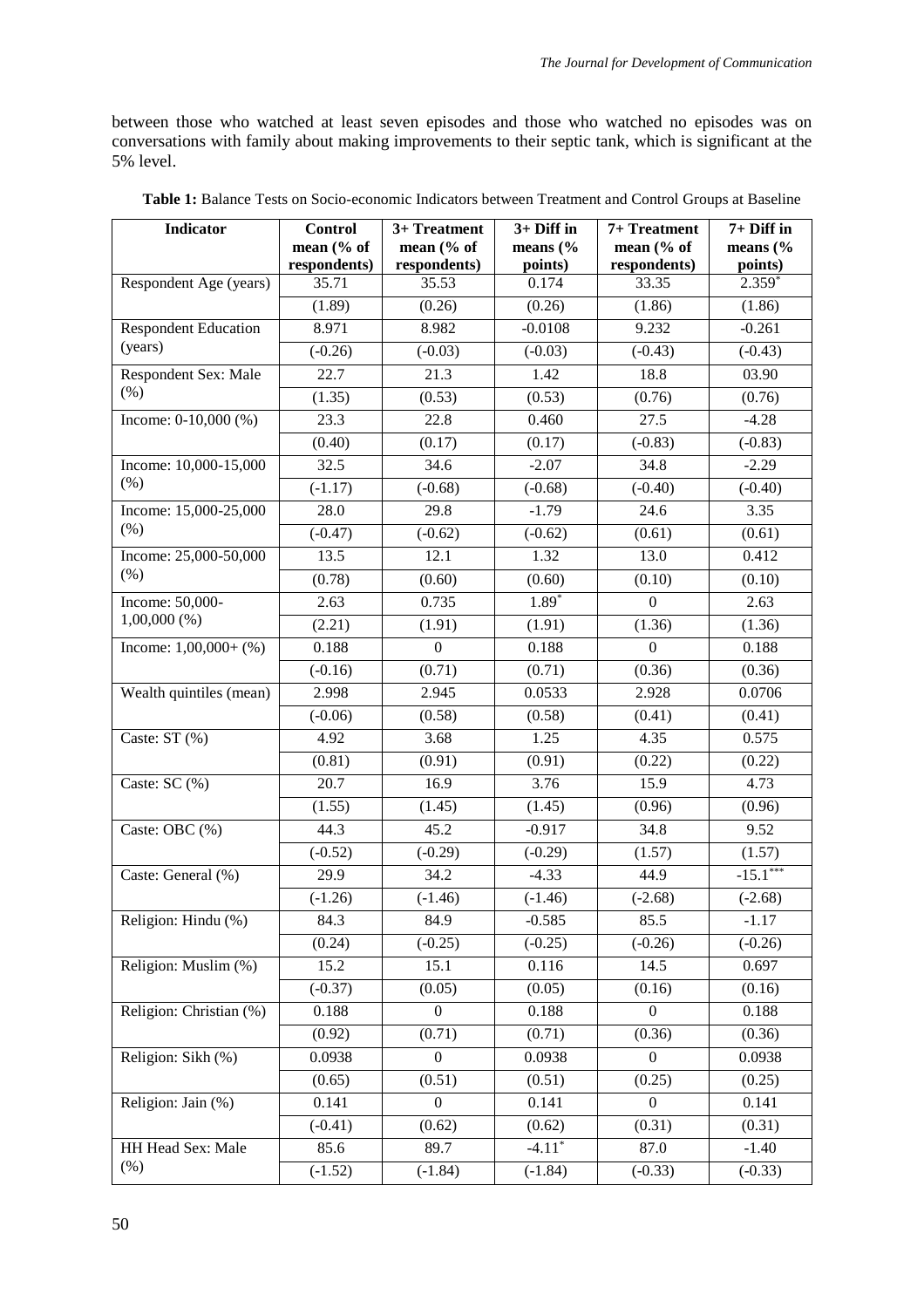| <b>Indicator</b> | Control               | 3+ Treatment          | $3+$ Diff in        | $7+$ Treatment        | $7+$ Diff in        |
|------------------|-----------------------|-----------------------|---------------------|-----------------------|---------------------|
|                  | mean $\frac{6}{6}$ of | mean $\frac{6}{6}$ of | means $\frac{6}{6}$ | mean $\frac{6}{6}$ of | means $\frac{6}{6}$ |
|                  | respondents)          | respondents)          | points)             | respondents)          | points)             |
|                  | 2133                  | 272                   | 2405                | 69                    | 2202                |

*t* statistics in parentheses

 $p < 0.1$ ,  $\binom{**}{p} < .05$ ,  $\binom{***}{p} < 0.01$ 

**Table 2:** Balance Tests on Outcome Indicators between Treatment and Control Groups at Baseline

| <b>Outcome</b> | <b>Indicator</b>             | <b>Control</b>    | $3+$             | 3+ Diff in           | $7+$             | 7+ Diff in          |
|----------------|------------------------------|-------------------|------------------|----------------------|------------------|---------------------|
| type           |                              | mean (% of        | <b>Treatment</b> | means $(\%$          | <b>Treatment</b> | means $\frac{6}{6}$ |
|                |                              | respondents)      | mean (% of       | points)              | mean $%$ of      | points)             |
|                |                              |                   | respondents)     |                      | respondents)     |                     |
| Knowledge      | Believe there is             | 88.5              | 86.2             | 2.35                 | 81.8             | 6.72                |
|                | a relationship               | (0.85)            | (0.85)           | (0.85)               | (1.19)           | (1.19)              |
|                | between faecal               |                   |                  |                      |                  |                     |
|                | sludge disposal              |                   |                  |                      |                  |                     |
|                | and health<br>Believe that a | 53.0              | 53.9             | $-0.851$             | 51.5             | 1.55                |
|                | septic tank                  | $(-0.91)$         | $(-0.26)$        | $(-0.26)$            | (0.25)           | (0.25)              |
|                | should be as                 |                   |                  |                      |                  |                     |
|                | big as possible              |                   |                  |                      |                  |                     |
| Attitudes      | Should                       | 5.87              | 7.86             | $-1.99$              | 8.62             | $-2.75$             |
|                | desludge every               | $(-1.19)$         | $(-1.19)$        | $\overline{(-1.19)}$ | $(-0.87)$        | $(-0.87)$           |
|                | 1-3 years                    |                   |                  |                      |                  |                     |
|                | Willing to save              | $\overline{32.2}$ | 37.6             | $-5.33$              | 32.8             | $-0.530$            |
|                | money for                    | $(-1.62)$         | $(-1.62)$        | $(-1.62)$            | $(-0.09)$        | $(-0.09)$           |
|                | regular                      |                   |                  |                      |                  |                     |
|                | desludging                   |                   |                  |                      |                  |                     |
|                | Want to make                 | 6.74              | 4.80             | 1.93                 | 6.90             | $-0.161$            |
|                | improvements                 | (1.12)            | (1.12)           | (1.12)               | $(-0.05)$        | $(-0.05)$           |
|                | to my septic                 |                   |                  |                      |                  |                     |
|                | tank                         |                   |                  |                      |                  |                     |
|                | Would ask a                  | 71.6              | 75.0             | $-3.38$              | 69.7             | 1.92                |
|                | desludger                    | $(-0.88)$         | $(-0.88)$        | $(-0.88)$            | (0.24)           | (0.24)              |
|                | where faecal                 |                   |                  |                      |                  |                     |
|                | sludge would                 |                   |                  |                      |                  |                     |
|                | be disposed                  |                   |                  |                      |                  |                     |
| Social         | Would discuss                | 11.6              | 14.0             | $-2.44$              | 16.2             | $-4.60$             |
| disapproval    | the need to                  | $(-1.17)$         | $(-1.17)$        | $(-1.17)$            | $(-1.16)$        | $(-1.16)$           |
|                | build septic                 |                   |                  |                      |                  |                     |
|                | tanks with                   |                   |                  |                      |                  |                     |
|                | households                   |                   |                  |                      |                  |                     |
|                | who do not<br>have one       |                   |                  |                      |                  |                     |
|                |                              | 5.16              | 4.37             | 0.793                | 6.90             | $-1.74$             |
|                | Nothing will<br>happen if my |                   |                  |                      |                  |                     |
|                | septic tank                  | (0.52)            | (0.52)           | (0.52)               | $(-0.59)$        | $(-0.59)$           |
|                | overflows                    |                   |                  |                      |                  |                     |
| Conversations  | Have discussed               | 12.0              | 14.8             | $-2.90$              | 22.4             | $-10.5***$          |
|                | making                       | $(-1.33)$         | $(-1.26)$        | $(-1.26)$            | $(-2.39)$        | $(-2.39)$           |
|                | improvements                 |                   |                  |                      |                  |                     |
|                | to their septic              |                   |                  |                      |                  |                     |
|                | tank with their              |                   |                  |                      |                  |                     |
|                | family                       |                   |                  |                      |                  |                     |
|                | Have discussed               | 3.15              | 3.06             | 0.0937               | 5.17             | $-2.02$             |
|                | making                       | $(-0.06)$         | (0.08)           | (0.08)               | $(-0.86)$        | $(-0.86)$           |
|                | improvements                 |                   |                  |                      |                  |                     |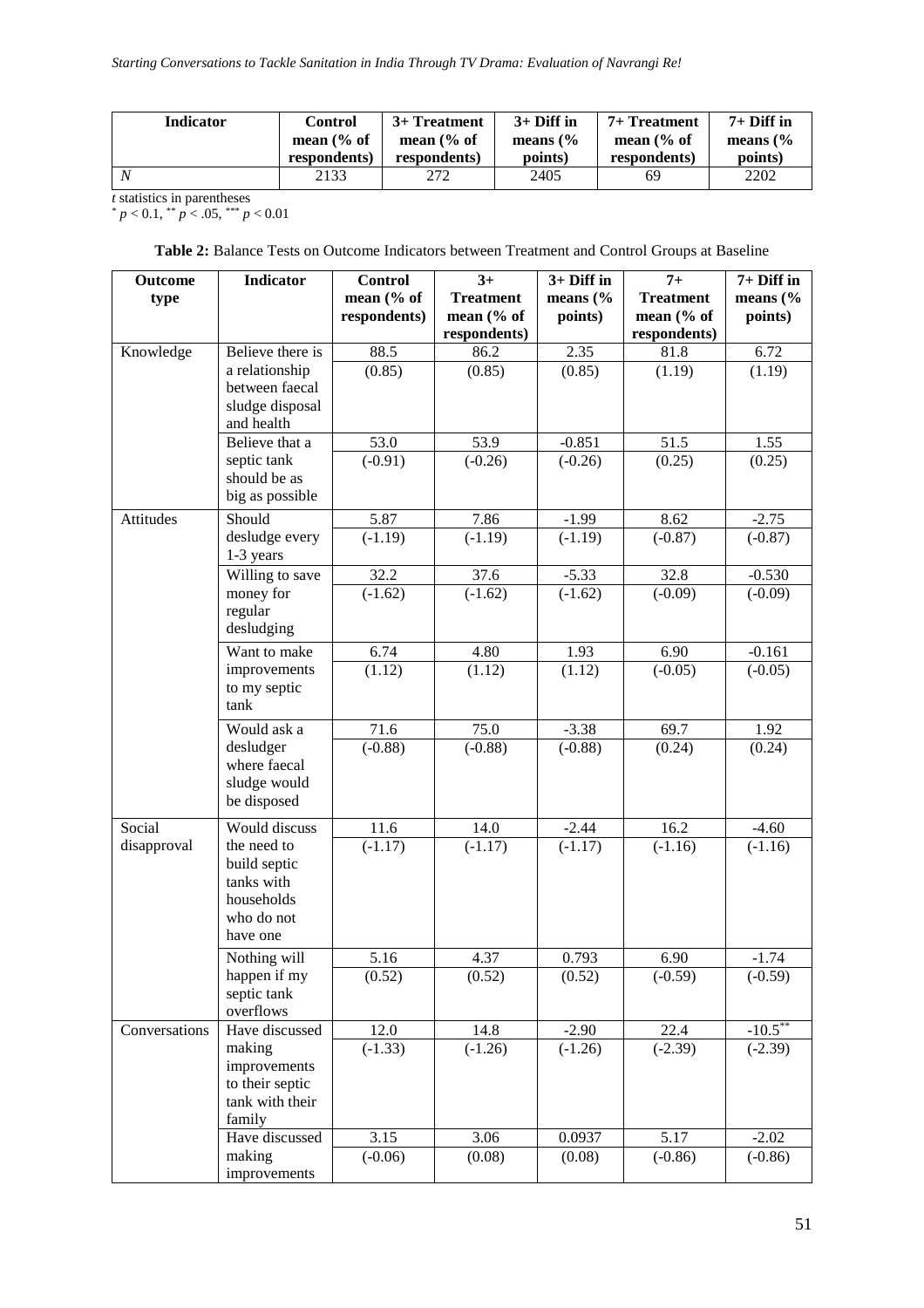| <b>Outcome</b><br>type | Indicator                                     | <b>Control</b><br>mean $(\%$ of | $3+$<br><b>Treatment</b>      | $3+$ Diff in<br>means $\frac{6}{6}$ | $7+$<br><b>Treatment</b>      | $7+$ Diff in<br>means $\frac{6}{6}$ |
|------------------------|-----------------------------------------------|---------------------------------|-------------------------------|-------------------------------------|-------------------------------|-------------------------------------|
|                        |                                               | respondents)                    | mean $(\%$ of<br>respondents) | points)                             | mean $(\%$ of<br>respondents) | points)                             |
|                        | to their septic<br>tank with their<br>friends |                                 |                               |                                     |                               |                                     |
|                        | Have discussed                                | 21.6                            | 25.8                          | $-4.15$                             | 24.1                          | $-2.52$                             |
|                        | the need to<br>desludge with<br>family        | $(-1.38)$                       | $(-1.43)$                     | $(-1.43)$                           | $(-0.46)$                     | $(-0.46)$                           |
|                        | Have discussed                                | 4.89                            | 3.93                          | 0.959                               | 5.17                          | $-0.284$                            |
|                        | the need to<br>desludge with<br>friends       | (0.28)                          | (0.64)                        | (0.64)                              | $(-0.10)$                     | $(-0.10)$                           |
|                        | Have discussed                                | 16.0                            | 19.7                          | $-3.74$                             | 18.2                          | $-2.18$                             |
|                        | faecal sludge<br>disposal with<br>family      | $(-2.07)$                       | $(-1.18)$                     | $(-1.18)$                           | $(-0.34)$                     | $(-0.34)$                           |
|                        | Have discussed                                | 8.85                            | 5.92                          | 2.93                                | 3.03                          | 5.82                                |
|                        | faecal sludge<br>disposal with<br>friends     | (0.40)                          | (1.22)                        | (1.22)                              | (1.17)                        | (1.17)                              |
|                        | $\boldsymbol{N}$                              | 2133                            | 272                           | 2405                                | 69                            | 2202                                |

*t* statistics in parentheses

 $p < 0.1$ , \*\*  $p < .05$ , \*\*\*  $p < 0.01$ 

### Sampling

The evaluation focused on the three states of Uttar Pradesh, Madhya Pradesh and Rajasthan as they had the highest viewership of the Rishtey channel. Three cities within each state were purposively selected (Mathura, Bareilly, Gorakhpur in Uttar Pradesh, Morena, Ujjain and Jabalpur in Madhya Pradesh, and Bikaner, Ajmer and Udaipur in Rajasthan) that met criteria related to programme targeting (population of less than one million, large dependence on septic tanks and low sewerage network coverage). Wards were purposively selected within the cities using data from the 2011 census to identify those with high septic tank usage (>50%). Because of this purposive selection, the evaluation sample is not representative of the overall viewership. This remains an evaluation limitation, and limits triangulation with viewership figures from BARC.

In these wards, 75,790 households were listed. 3,407 households were identified that had at least one adult member who watched Rishtey and who had either a septic tank or an insanitary toilet. These households were surveyed for a baseline in December 2018 and January 2019. Baseline interviews were completed with 2,959 households. One adult who watched Rishtey was interviewed from each household based on availability and these were disproportionately female (80%). This gender balance was not fully reflective of the show's audience as measured by BARC, which was more balanced, and this remains an evaluation limitation.

There was 13% attrition between the baseline and end line which was completed in June-August 2019, giving a panel sample of 2,581. 447 households were exposed to at least one episode, 272 at least three episodes, 201 at least four episodes and 69 households at least seven episodes. This was lower than expected, driven by the change in channel availability outlined in the introduction. This gave a minimum detectable effect of 6.6 percentage points (when treatment is defined as exposure to at least three episodes) and 7.7 percentage points (four episodes). The sample was not sufficient to undertake sub-group analysis (e.g., by gender, age or income status).

### Ethics

Ethical consent for conducting data collection for this study was received from the Sigma Institutional Review Board (IRB), IRB number 10055/IRB/D/18-19. Consent procedures were in line with those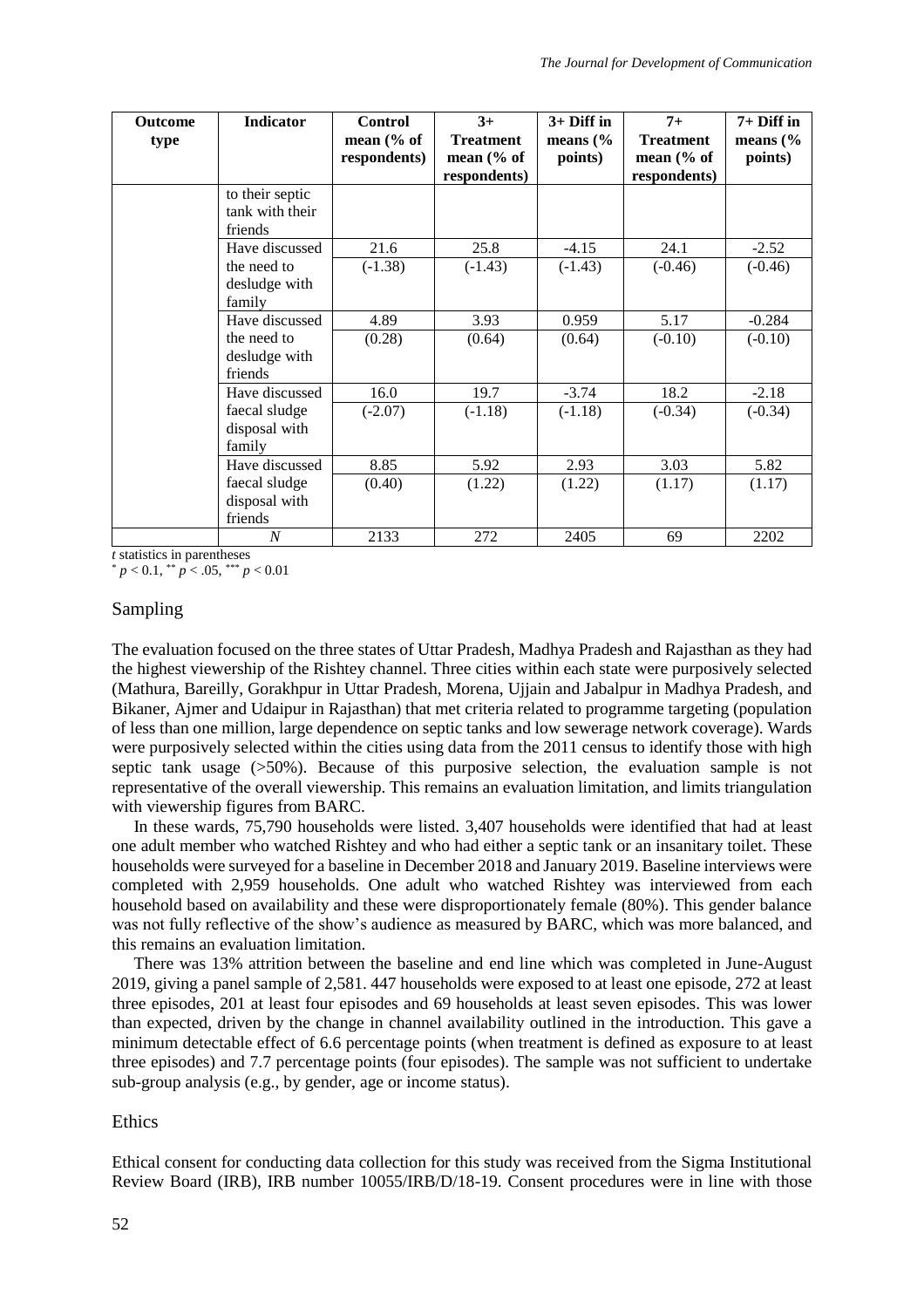laid out by the IRB. Consent forms informed survey respondents of the expected time of participation, and the benefits, risks, and discomforts associated with the participation. The respondents were informed that participation in the survey was voluntary and that they were free to stop answering the questions at any time. After a full-informed consent was read to the respondents, oral consent to proceed with the interviews was obtained and documented by the enumerator.

# **Results and Discussion**

The evaluation looked at proximal indicators related to narrative engagement of viewers with the show, intermediate indicators related to its effects on knowledge, attitudes, social disapproval and interpersonal communication, and distal indicators related to behavioural intent. The broader evaluation included a large number of indicators against the comprehensive theory of change developed by BBC Media Action and finalised with key stakeholders, as outlined in the introduction. This paper reports on key indicators – for a fuller list please refer to the evaluation report (Oxford Policy Management, 2020).

### Narrative Engagement

Narrative engagement is understood as a multidimensional construct (Busselle & Bilandzic, 2008) (Busselle & Bilandzic, 2009) involving both cognitive and affective responses. Adapting the work of Quintero Johnson (Quintero Johnson, 2011) (Quintero Johnson, Harrison, & Quick, 2013), Sood (Sood, 2002) and others, the following components were assessed during the evaluation:

- a. narrative understanding (assessed through questions on message recall),
- b. attentional focus (assessed through time undistracted spent watching the show),
- c. emotional engagement (assessed through questions on feelings invoked when watching the show),
- d. cognitive elaboration (assessed through questions on new facts learned),
- e. perceived relevance (assessed through questions on relevance to respondent's lives),
- f. reactance (assessed through questions on whether viewers appreciated that the show was about sanitation and would watch more episodes), and
- g. enjoyment (assessed through questions on general enjoyability).

Table 3 (for all exposed households) and Table 4 (broken down by level of exposure) present some of the key findings on narrative engagement. As outlined in the methods section, these findings are from the purposive evaluation sample and are not representative of all viewers. Table 3 shows that the show was well received by viewers even at low levels of exposure (1+ episodes); they watched nearly complete episodes, and the vast majority reporting high levels of enjoyment, reactance and emotional engagement. Narrative understanding, as measured by recall of episodic specific content, was high for early episodes, but fell for later episodes, perhaps driven by the fall in viewership that occurred after the change in channel availability.

The high levels of narrative engagement are similar to those observed for other edutainment interventions. For example, viewers of East Los High 'consistently demonstrated high levels of narrative engagement, carefully attended to the show, understood the nuances of the characters and their stories, felt immersed in the story world of East Los High, related content to their real-life experiences, actively reflected on the plotlines, and were emotionally engaged' (Wang & Singhal, 2016:e7).

| <b>Construct</b>  | <b>Indicator</b>                                         | % of respondents      |
|-------------------|----------------------------------------------------------|-----------------------|
| Narrative         | Proportion of respondents who recall content from week 1 | 73.60%                |
| understanding     | Proportion of respondents who recall content from week   | 12.98%                |
|                   | 13                                                       |                       |
| Attentional focus | Average minutes watched per episode                      | 22.47 minutes (show)  |
|                   |                                                          | duration: 30 minutes) |
| Emotional         | Proportion of respondents who report feeling happy after | 78.08%                |
| engagement        | watching the show                                        |                       |

### **Table 3:** Narrative Engagement (Whole Sample)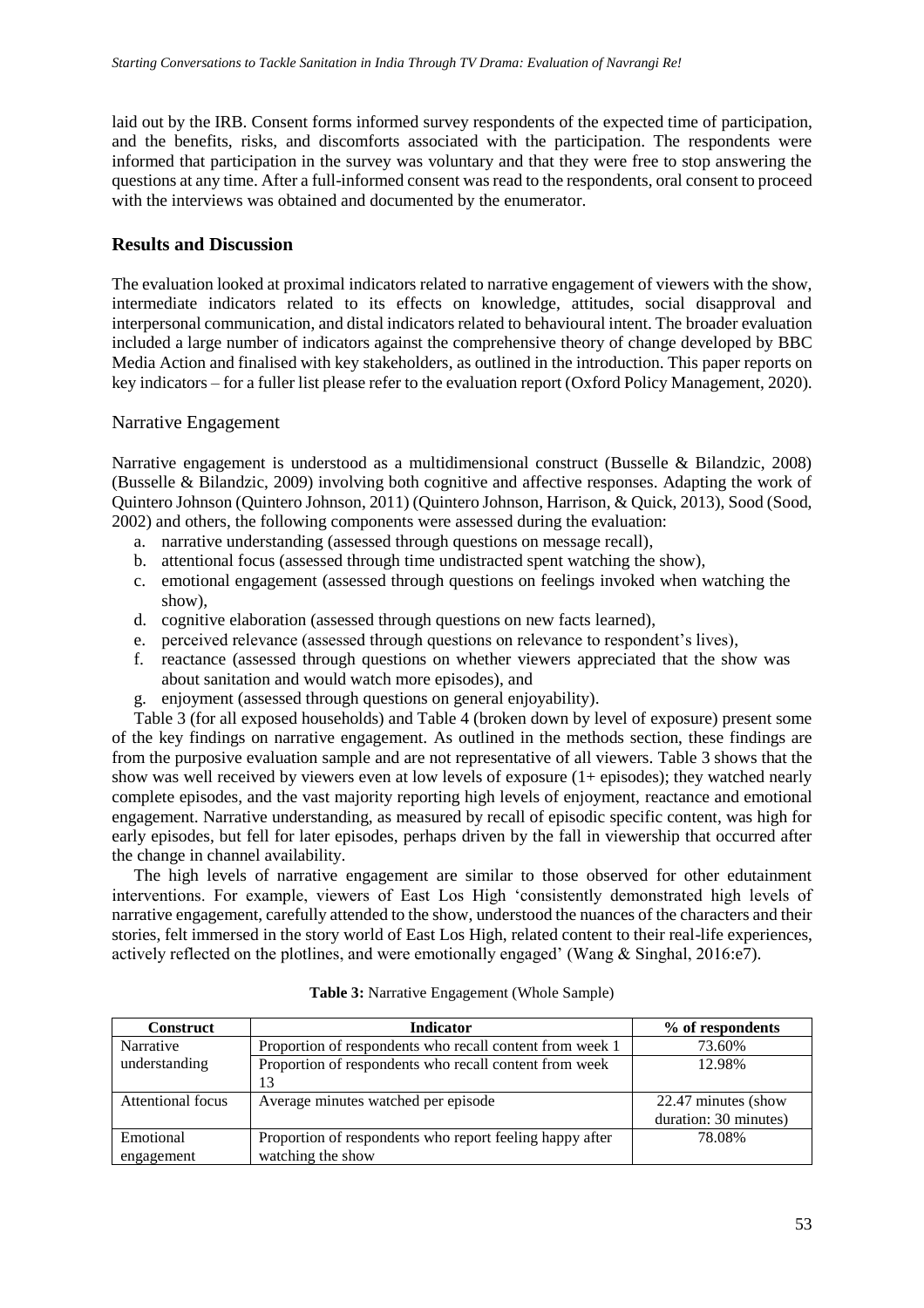| <b>Construct</b> | <b>Indicator</b>                                                                      | % of respondents |
|------------------|---------------------------------------------------------------------------------------|------------------|
| Reactance        | Proportion of respondents who appreciate that the show is<br>talking about sanitation | 89.04%           |
|                  | Proportion of respondents who would watch other shows<br>on sanitation                | 92.97%           |
| Enjoyment        | Proportion of respondents who would like to watch more<br>episodes                    | 69.13%           |

Table 4 shows how some of the parameters of narrative engagement depended on the number of episodes viewed. Whilst simple messages (like the show is about sanitation) were recalled by those who had viewed only one episode, more complex messages (such as about the importance of a septic tank) and the resultant learning of new facts were reported in a much higher proportion of respondents who had viewed more episodes. More specific messages (such as the need to regularly desludge septic tanks) remained relatively low even amongst respondents with a relatively high level of exposure. Higher levels of exposure led to higher cognitive elaboration with 31% of all viewers mentioning that they learnt new facts about septic tank desludging, rising to 59% of those who had watched at least seven episodes. Belief in the relevance of the issues and solutions from the show was also much higher for those who watched more episodes.

| <b>Construct</b>           | <b>Indicator</b>                                                       | % of respondents<br>exposed to $1+$<br>episode | % of respondents<br>exposed to $3+$<br>episodes | % of respondents<br>exposed to 7+<br>episodes |
|----------------------------|------------------------------------------------------------------------|------------------------------------------------|-------------------------------------------------|-----------------------------------------------|
| Narrative<br>understanding | Recall that the show is<br>about sanitation                            | 68.23                                          | 71.69                                           | 69.57                                         |
|                            | Recall that the show is<br>about the importance<br>of a septic tank    | 35.57                                          | 44.49                                           | 72.46                                         |
|                            | Recall that the show is<br>about risks posed by<br>open faecal sludge  | 22.82                                          | 28.36                                           | 31.88                                         |
|                            | Recall that the show is<br>about importance of<br>regularly desludging | 18.12                                          | 18.91                                           | 21.74                                         |
| Cognitive<br>elaboration   | Learned new facts<br>about septic tank<br>desludging                   | 30.65                                          | 41.18                                           | 59.42                                         |
|                            | Learned new facts<br>about faecal sludge<br>disposal                   | 26.62                                          | 35.66                                           | 59.42                                         |
| Perceived<br>relevance     | <b>Issues and solutions</b><br>from the show can<br>exist in reality   | 53.47                                          | 65.07                                           | 76.81                                         |

**Table 4:** Narrative Engagement (by Level of Exposure)

### Intermediate Outcomes

Table 5 shows the effect of exposure to *Navrangi Re!* on some key intermediate outcome indicators. The vast majority showed statistically significant improvement for those who watched at least seven episodes of the show. Some of the indicators also saw an improvement at relatively low levels of viewership (at least three episodes).

Knowledge about the health impacts of faecal sludge improved, although the pervasive beliefs that bigger septic tanks are better (so that they are unlikely to overflow during the tenancy or lifetime of the respondent) did not see a significant change. Attitudes towards regular desludging, willingness to save to pay for this, and a desire to improve the quality of existing septic tanks saw significant improvements. This advances the evidence base on edutainment interventions where meta-analysis has generally found impact on knowledge but not attitudes (Orozco-Olvera, Shen, & Cluver, 2019).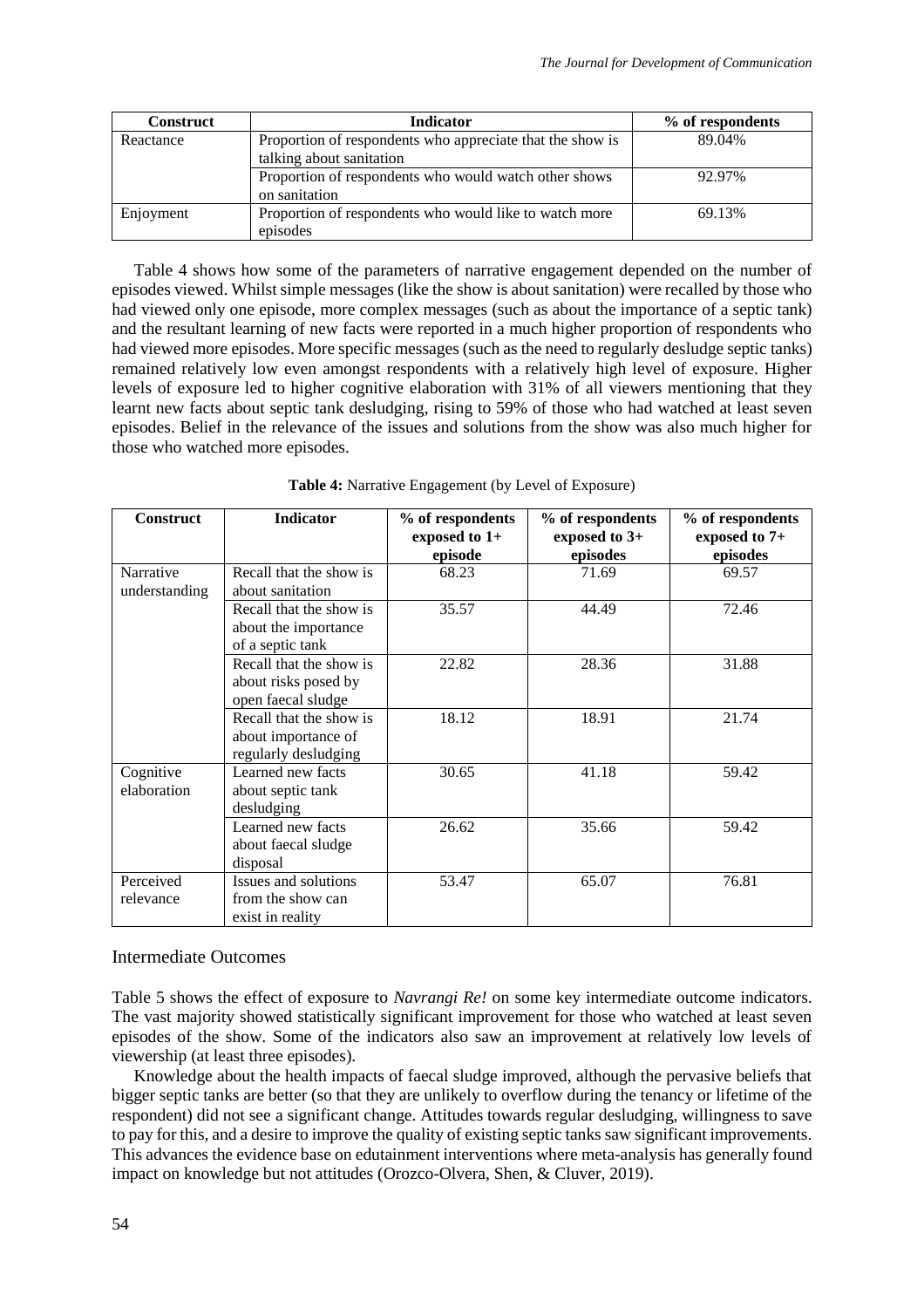There is some evidence that the show increased how worried respondents were about repercussions if their septic tank overflowed, and gave respondents increased confidence to talk to insanitary toiletowning neighbours about their need to build a septic tank.

The show was particularly effective at stimulating conversations between respondents and their family and friends on key issues (with a different balance across different issues). This mirrors findings from other evaluations – in East Los High, 30% of viewers discussed the show with others (Wang  $\&$ Singhal, 2016), with interpersonal communication hypothesised as a key step in the behavioural change continuum.

| Outcome       | <b>Indicator</b>                                                                                                                                                                                                                                             | <b>Baseline value %</b><br>of respondents | Impact estimate 3+<br>episodes (% points)                                              | Impact<br>estimate 7+                                                                 |
|---------------|--------------------------------------------------------------------------------------------------------------------------------------------------------------------------------------------------------------------------------------------------------------|-------------------------------------------|----------------------------------------------------------------------------------------|---------------------------------------------------------------------------------------|
| type          |                                                                                                                                                                                                                                                              | (whole sample)                            | (p value)                                                                              | episodes                                                                              |
|               |                                                                                                                                                                                                                                                              |                                           |                                                                                        | $(% \mathbf{p}$ (% points) (p                                                         |
|               |                                                                                                                                                                                                                                                              |                                           |                                                                                        | value)                                                                                |
| Knowledge     | Believe there is a                                                                                                                                                                                                                                           | 88.41                                     | 3.62(0.43)                                                                             | $\overline{21.00^{**}(0.02)}$                                                         |
|               | relationship between faecal                                                                                                                                                                                                                                  |                                           |                                                                                        |                                                                                       |
|               | sludge disposal and health                                                                                                                                                                                                                                   |                                           |                                                                                        |                                                                                       |
|               | Believe that a septic tank                                                                                                                                                                                                                                   | 54.93                                     | $-3.91(0.41)$                                                                          | $-1.77(0.84)$                                                                         |
|               | should be as big as                                                                                                                                                                                                                                          |                                           |                                                                                        |                                                                                       |
|               | possible                                                                                                                                                                                                                                                     |                                           |                                                                                        |                                                                                       |
| Attitudes     | Should desludge every 1-3                                                                                                                                                                                                                                    | 6.32                                      | 1.96(0.40)                                                                             | 12.94***                                                                              |
|               | vears                                                                                                                                                                                                                                                        | 32.20                                     |                                                                                        | (0.00)<br>$21.00**$ (0.02)                                                            |
|               | Willing to save money for<br>regular desludging                                                                                                                                                                                                              |                                           | 3.62(0.43)                                                                             |                                                                                       |
|               | Want to make                                                                                                                                                                                                                                                 | 6.69                                      | $5.47**$ (0.03)                                                                        | $11.39**$ (0.02)                                                                      |
|               | improvements to my septic                                                                                                                                                                                                                                    |                                           |                                                                                        |                                                                                       |
|               | tank<br>Would ask a desludger                                                                                                                                                                                                                                | 76.49                                     | 6.55(0.29)                                                                             | $20.56*(0.07)$                                                                        |
|               | where faecal sludge would                                                                                                                                                                                                                                    |                                           |                                                                                        |                                                                                       |
|               | be disposed                                                                                                                                                                                                                                                  |                                           |                                                                                        |                                                                                       |
| Social        | Would discuss the need to                                                                                                                                                                                                                                    | 11.78                                     | 2.19(0.52)                                                                             | $15.41**$ (0.02)                                                                      |
| disapproval   | build septic tanks with                                                                                                                                                                                                                                      |                                           |                                                                                        |                                                                                       |
|               | households who do not                                                                                                                                                                                                                                        |                                           |                                                                                        |                                                                                       |
|               | have one                                                                                                                                                                                                                                                     |                                           |                                                                                        |                                                                                       |
|               | Nothing will happen if my                                                                                                                                                                                                                                    | 5.20                                      | $-12.60***(0.00)$                                                                      | $-18.05**$                                                                            |
|               | septic tank overflows                                                                                                                                                                                                                                        |                                           |                                                                                        | (0.01)                                                                                |
|               |                                                                                                                                                                                                                                                              |                                           |                                                                                        |                                                                                       |
|               |                                                                                                                                                                                                                                                              |                                           |                                                                                        |                                                                                       |
|               |                                                                                                                                                                                                                                                              |                                           |                                                                                        |                                                                                       |
|               |                                                                                                                                                                                                                                                              |                                           |                                                                                        |                                                                                       |
|               |                                                                                                                                                                                                                                                              |                                           |                                                                                        |                                                                                       |
|               |                                                                                                                                                                                                                                                              |                                           |                                                                                        |                                                                                       |
|               | friends                                                                                                                                                                                                                                                      |                                           |                                                                                        |                                                                                       |
|               | Have discussed the need to                                                                                                                                                                                                                                   | 22.17                                     |                                                                                        |                                                                                       |
|               | desludge with family                                                                                                                                                                                                                                         |                                           |                                                                                        | (0.00)                                                                                |
|               | Have discussed the need to                                                                                                                                                                                                                                   | 4.83                                      | $3.08*(0.08)$                                                                          | 14.16***                                                                              |
|               | desludge with friends                                                                                                                                                                                                                                        |                                           |                                                                                        | (0.00)                                                                                |
|               | Have discussed faecal                                                                                                                                                                                                                                        |                                           |                                                                                        |                                                                                       |
|               |                                                                                                                                                                                                                                                              |                                           |                                                                                        |                                                                                       |
|               |                                                                                                                                                                                                                                                              |                                           |                                                                                        |                                                                                       |
|               |                                                                                                                                                                                                                                                              |                                           |                                                                                        |                                                                                       |
|               |                                                                                                                                                                                                                                                              |                                           |                                                                                        |                                                                                       |
| Conversations | Have discussed making<br>improvements to their<br>septic tank with their<br>family<br>Have discussed making<br>improvements to their<br>septic tank with their<br>sludge disposal with<br>family<br>Have discussed faecal<br>sludge disposal with<br>friends | 12.51<br>3.21<br>16.86<br>8.72            | $8.43***(0.01)$<br>$-0.01(1.00)$<br>$7.29*(0.05)$<br>$-2.66(0.61)$<br>$11.20***(0.01)$ | $11.86**$ (0.04)<br>$-1.79(0.52)$<br>$22.20***$<br>14.91 (0.12)<br>29.01***<br>(0.00) |

*\* p<0.10, \*\* p<0.05, \*\*\* p<0.01*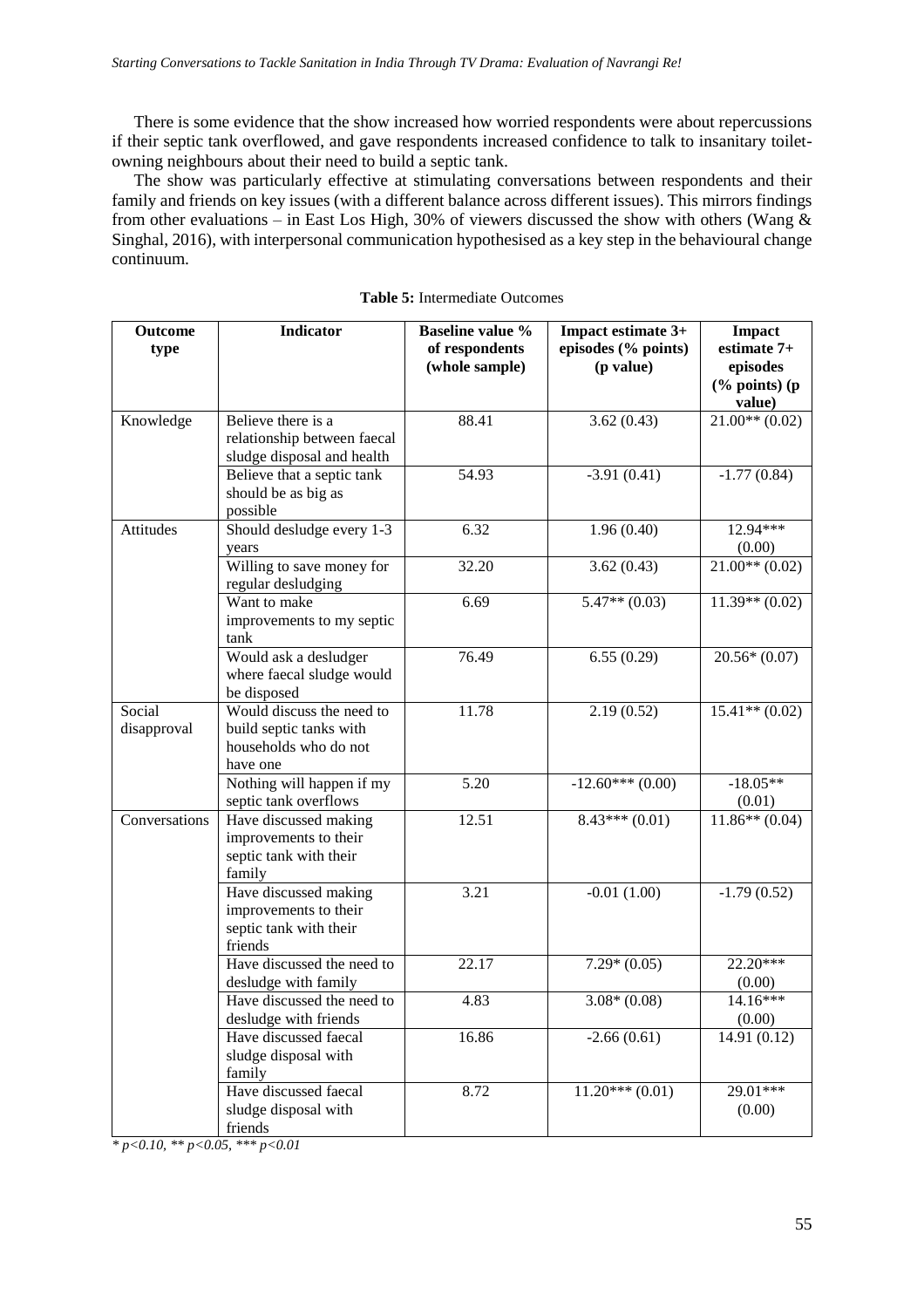# Behavioural Intent

Because the evaluation end line was conducted soon after the end of the show, there was not enough time for people to act in terms of desludging. Therefore, as shown in Table 6, the evaluation could only measure behavioural intent (primarily to get their septic tank desludge or improved). This shows that behavioural intent levels were high amongst those with high exposure, but lower for those with low exposure. This is unsurprising given how some aspects of narrative engagement, particularly cognitive elaboration, depended on the number of episodes viewed.

| Construct                    | <b>Indicator</b>                          | % of respondents<br>exposed to $1+$<br>episode | % of respondents<br>exposed to $3+$<br>episodes | % of respondents<br>exposed to $7+$<br>episodes |
|------------------------------|-------------------------------------------|------------------------------------------------|-------------------------------------------------|-------------------------------------------------|
| <b>Behavioural</b><br>intent | Intend to do something<br>about their FSM | 36.69                                          | 50.00                                           | 78.26                                           |

#### **Table 6:** Behavioural Intent

### **Conclusion**

Overall, at exposure to over a quarter of episodes (7+) the intervention had a significant and positive effect on most outcome indicators. This shows that an edutainment intervention of this type can be successful in bringing about social and behavioural change on an invisible and a hard-to-address topic like FSM.

Impact was underpinned by high levels of narrative engagement and strong cognitive and affective responses to this engagement. The evaluation detected strong changes in attitudes, conversations and behavioural intent across the FSM continuum. These findings are in line with evaluations of edutainment interventions in other behavioural areas. The impact of MTV Shuga, for example, was driven by how immersed in the story the respondent was whilst watching the show ('transportation'), and how much he or she identified with the characters (Banerjee, La Ferrera, & Orozco-Olvera, 2019).

At lower levels of viewership, understanding of key messages and content was lower, and as a result only a few of the outcome indicators saw a significant improvement. This is in line with the general view in the literature that edutainment interventions have the 'potential to be a cost-effective tool above an audience threshold' (Orozco-Olvera, Shen, & Cluver, 2019). *Navrangi Re!* suffered a severe drop in viewership after the first few episodic arcs, driven by the change in status of the channel upon which *Navrangi Re!* was aired from free-to-air to requiring a paid subscription and upgraded set-top box. Given the importance of viewers being exposed to a substantive number of episodes, it will be important to reflect on how to ensure high coverage and sustained viewing of future and similar interventions to ensure impact can be achieved at scale.

Whilst the significant and positive impacts on many of indicators validates the intervention logic, it should be acknowledged that absolute levels of some indicators remain low even after this positive change, and there is much scope for further improvement, which is to be expected after a relatively short duration show with constraints to viewership. There remain considerable misconceptions such as the distinction between a pit and a septic tank (its physical attributes, function and how it is different from other containment structures) and the correct size of a septic tank. This may be a worthy area of focus for future seasons.

Finally, the evaluation shows that it is possible to apply rigorous evaluation methods to an edutainment intervention despite the methodological and practical challenges involved, which have limited the rigour and breadth of the existing evidence base. This evaluation was able to use a prospectively created panel of households and quasi-experimental quantitative estimation to robustly estimate causal effects.

**Acknowledgements:** We gratefully acknowledge supportive engagement from counterparts at the Bill and Melinda Gates Foundation, especially Archna Vyas and Madhu Krishna, and the broader OPM, BBCMA and CSBC teams who contributed to the evaluation design and delivery.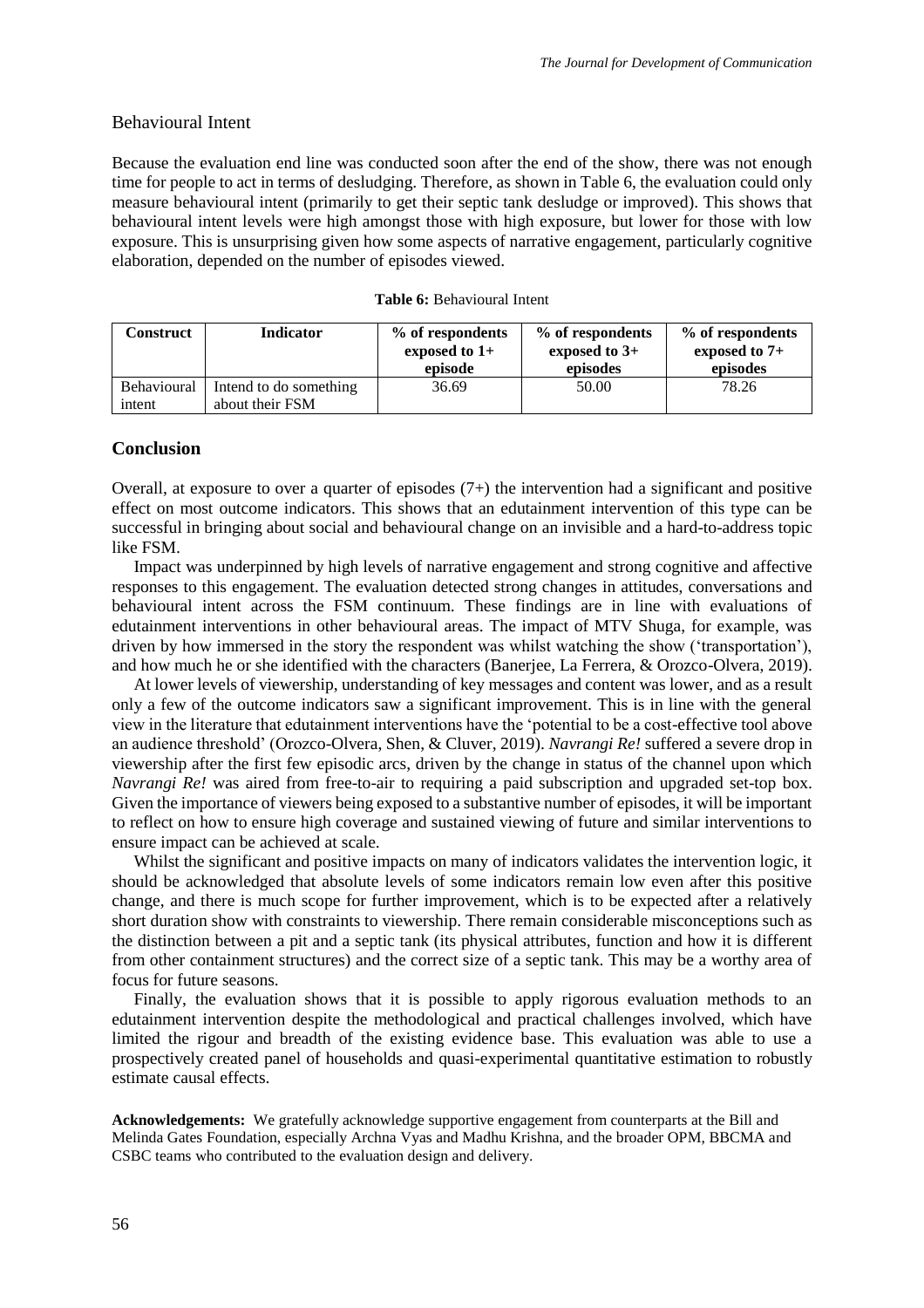#### *References*

- Ajzen, I. (1991). The theory of planned behavior. *Organizational Behavior and Human Decision Processes, 50*(2), 179–211. https://doi.org/10.1016/0749-5978(91)90020-T
- Bandura, A. (1977). *Social learning theory*. Prentice-Hall.
- Banerjee, A., La Ferrara, E., & Orozco-Olvera, V. H. (2019). *The entertaining way to behavioural change: Fighting HIV with MTV* (NBER Working Paper No. 26096). National Bureau of Economic Research. https://doi.org/10.3386/w26096 BBC Media Action. (2018). *Drama pre-test report.* https://www.bbc.co.uk/mediaaction/where-we-work/asia/india.
- Busselle, R., & Bilandzic, H. (2008). Fictionality and perceived realism in experiencing stories: A model of narrative comprehension and engagement. *Communication Theory, 18*(2), 255–280. https://doi.org/10.1111/j.1468-2885.2008.00322.x
- Busselle, R., & Bilandzic, H. (2009). Measuring narrative engagement. *Media Psychology, 12*(4), 321–347. https://doi.org/10.1080/15213260903287259
- Fisher, W. R. (1985). The narrative paradigm: An elaboration. *Communication Monographs, 52*(4), 347–367. https://doi.org/10.1080/03637758509376117
- Goldstein, S., Japhet, G., Usdin, S., & Scheepers, E. (2004), Soul City: A sustainable edutainment vehicle facilitating social change. *Health Promotion Journal of Australia*, *15*(2), 114–120. https://doi.org/10.1071/HE04114
- Government of India, Ministry of Housing and Urban Affairs, Central Public Health and Environmental Engineering Organisation. (2013). *Manual on sewerage and sewage treatment systems.*
- http://cpheeo.gov.in/cms/manual-on-sewerage-and-sewage-treatment.php Government of India, Ministry of Statistics and Programme Implementation, National Statistical Office. (2019). *Drinking water, sanitation, hygiene and housing condition in India: NSS 76th round, July 2018-December 2018.*
- https://www.thehinducentre.com/resources/article30979980.ece/binary/Report\_584\_final\_0\_compressed.pdf Grace, P. E., & Kaufman, E. K. (2013). Effecting change through storytelling. *Journal of Sustainability Education, 4*. http://www.jsedimensions.org/wordpress/wp-content/uploads/2013/02/PatGrace2Winter2013.pdf
- Green, M. C., & Brock, T. C. (2000). The role of transportation in the persuasiveness of public narratives. *Journal of Personality and Social Psychology, 79*(5), 701–721. https://doi.org/10.1037/0022-3514.79.5.701
- Green, M. C., Brock, T. C., & Kaufman, G. F. (2004). Understanding media enjoyment: The role of transportation into narrative worlds. *Communication Theory, 14*(4), 311–327. https://doi.org/10.1111/j.1468-2885.2004.tb00317.x
- Kogen, L. (2014). Assessing impact, evaluating adaptability: A decade of Radio La Benevolencija in Rwanda, Burundi and the DRC. *Monitoring and Evaluation.* Center for Global Communication Studies.
- Koselleck, R. (1988). *Critique and crisis: Enlightenment and the pathogenesis of modern society.* MIT Press. (Original work published 1959)
- Lakshminarayanan, S., & Jayalakshmy, R. (2015). Diarrheal diseases among children in India: Current scenario and future perspectives. *Journal of Natural Science, Biology and Medicine*, *6*(1), 24–28. https://doi.org/10.4103/0976-9668.149073
- Mateas, M., & Sengers, P. (Eds.). (2003). *Narrative intelligence.* John Benjamins Publishing. McFarlane, C., & Desai, R. (2015). Sites of entitlement: Claim, negotiation and struggle in Mumbai. *Environment and Urbanization, 27*(2), 441–454. https://doi.org/10.1177/0956247815583635
- Moyer-Gusé, E. (2008). Toward a theory of entertainment persuasion: Explaining the persuasive effects of entertainmenteducation messages. *Communication Theory*, *18*(3), 407–425. https://doi.org/10.1111/j.1468-2885.2008.00328.x
- Ophir Y., Sangalang A., & Cappella J. N. (2021). The emotional flow hypothesis in entertainment-education narratives: Theory, empirical evidence, and open questions. In L. B. Frank & P. Falzone (Eds.), *Entertainmenteducation behind the scenes: Case studies for theory and practice* (pp. 103–120). Palgrave Macmillan. https://doi.org/10.1007/978-3-030-63614-2\_7
- Orozco-Olvera, V., Shen, F., & Cluver, L. (2019). The effectiveness of using entertainment education narratives to promote safer sexual behaviors of youth: A meta-analysis, 1985–2017. *PLOS ONE, 14*(2), Article e0209969. https://doi.org/10.1371/journal.pone.0209969
- Oxford Policy Management. (2020). *Evaluation of an education-entertainment intervention on faecal sludge management .* https://www.opml.co.uk/work-with-us/teams/india
- Pasricha, R., Mitra, R., & Whitehead, S. (2018). Challenging gendered realities with transmedia for Indian adolescents. *The Journal of Development Communication, 29*(1), 81–100.
	- http://jdc.journals.unisel.edu.my/ojs/index.php/jdc/article/view/72
- Quintero Johnson, J. M. (2011). *Audience involvement with entertainment-education programs: Explicating processes and outcomes* [Doctoral dissertation, University of Illinois]. Illinois Digital Environment for Access to Learning and Scholarship Repository. https://core.ac.uk/reader/4832624
- Quintero Johnson, J. M., Harrison, K., & Quick, B. L. (2013). Understanding the effectiveness of the entertainmenteducation strategy: An investigation of how audience involvement, message processing, and message design influence health information recall. *Journal of Health Communication, 18*(2), 160–178. https://doi.org/10.1080/10810730.2012.688244
- Rimal, R. N., & Lapinski, M. K. (2015). A re-explication of social norms, ten years later. *Communication Theory*, 25(4), 393–409. https://doi.org/10.1111/comt.12080
- Schank, R., & Abelson, R. (1995). Knowledge and memory: The real story. In R. S. Wyer (Ed.), *Advances in social cognition: Vol. 8. Knowledge and memory: The real story* (pp. 1–85). Lawrence Erlbaum Associates.
- Singhal, A., & Rogers, E. M. (1999). *Entertainment education: A communication strategy for social change.* Lawrence Erlbaum Associates.
- Singhal, A., & Rogers, E. M. (2002). A theoretical agenda for entertainment-education. *Communication Theory, 12*(2), 117– 135. https://doi.org/10.1111/j.1468-2885.2002.tb00262.x